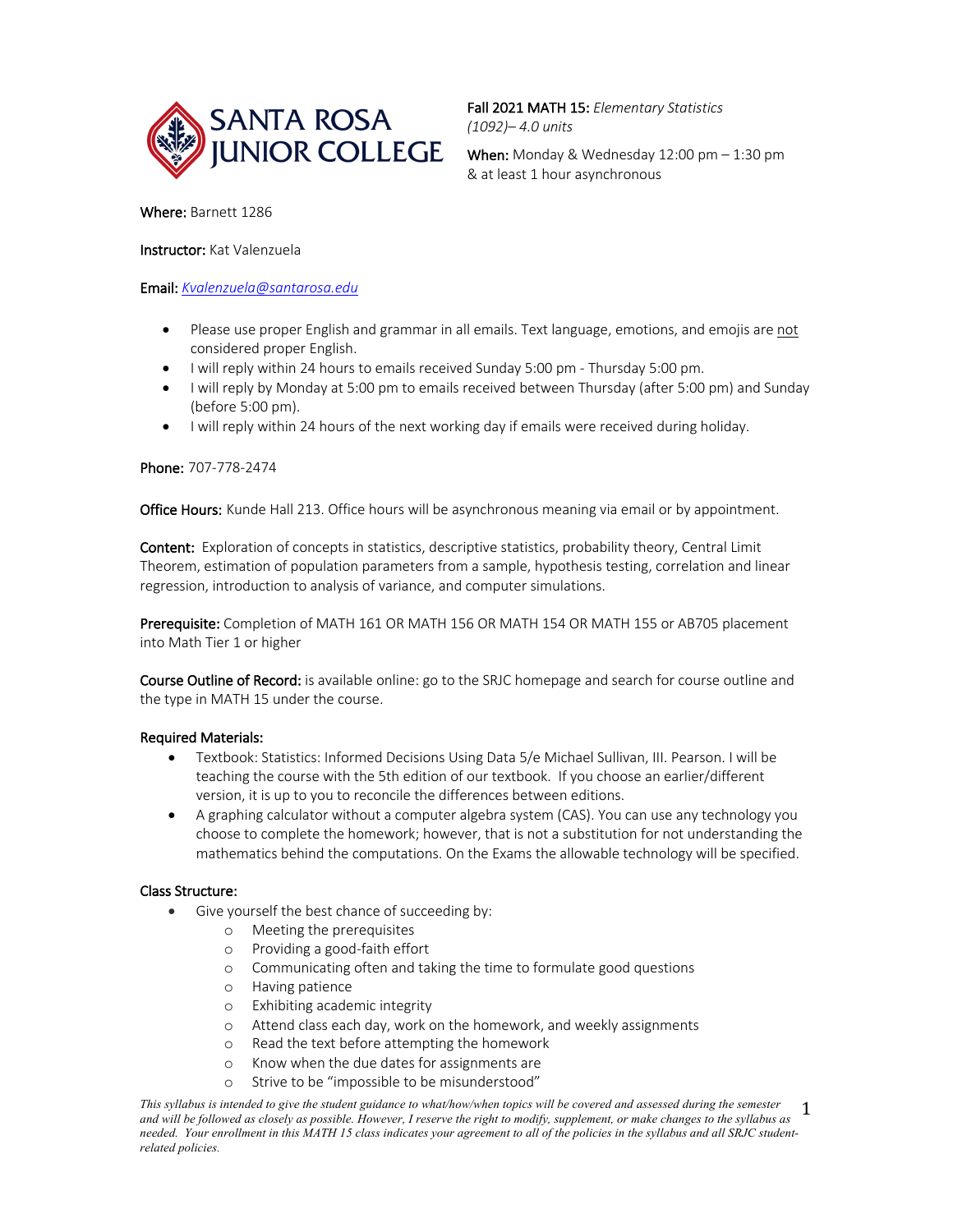- o Realizing that your work will be graded in accordance with a college transfer level, math class
- You will be spending at least 1 hour each week working on weekly assignments (asynchronous work). This may come in the form of worksheets, readings, bookwork assignments, exercises, etc. The weekly assignments will be announced each week.
- Our class is a place reserved for learning. Being kind, open-minded, respectful, patient, and tolerant are qualities conducive to learning. It is expected that you will be prepared to learn and exhibit these behaviors.
- It is critical that students work on homework frequently throughout the term.
- The written exams in our class will be graded according to mathematical standards that accompany a college transfer level math class.
- When developing a logical argument or asking a question, please make it a goal to be "impossible" to be misunderstood" and take the care and time to formulate good questions, before asking them.
- Read all the emails, homework, quizzes, exams, assignments and any communications you have from me carefully.
- This class will be utilizing technology; however, that is not a substitution for not being able to utilize mathematical notation correctly, appropriately, and efficiently.

## Academic Integrity

All work is to be original; verifiable plagiarism or academic dishonesty of any kind will result in recording an F for the class or being dropped from the class. Students who plagiarize or cheat may also be referred to the Vice President of Student Services for discipline sanction, in cases of egregious violation.

## Accommodations for Students with Disabilities

Please contact me privately regarding concerns about accommodations. If you have not received authorization from DRD, it is recommended that you contact them directly. DRD's link: https://drd.santarosa.edu

Your Responsibility: A college transfer level math class requires a great amount of discipline and continual self-monitoring. In order to be successful each student is expected to:

1. Attend office hours regularly.

- 2. Be respectful of your fellow classmates. You will be asked to leave the class if you are not ready to learn.
- 3. We will listen respectfully when someone else is talking, we will be respectful and polite even when we disagree with another's viewpoint.
- 4. Be an active participate during class.
- 5. Quietly listen to lecture and actively take notes.
- 6. Class is a place reserved for learning. Being kind, open-minded, respectful, patient, and tolerant are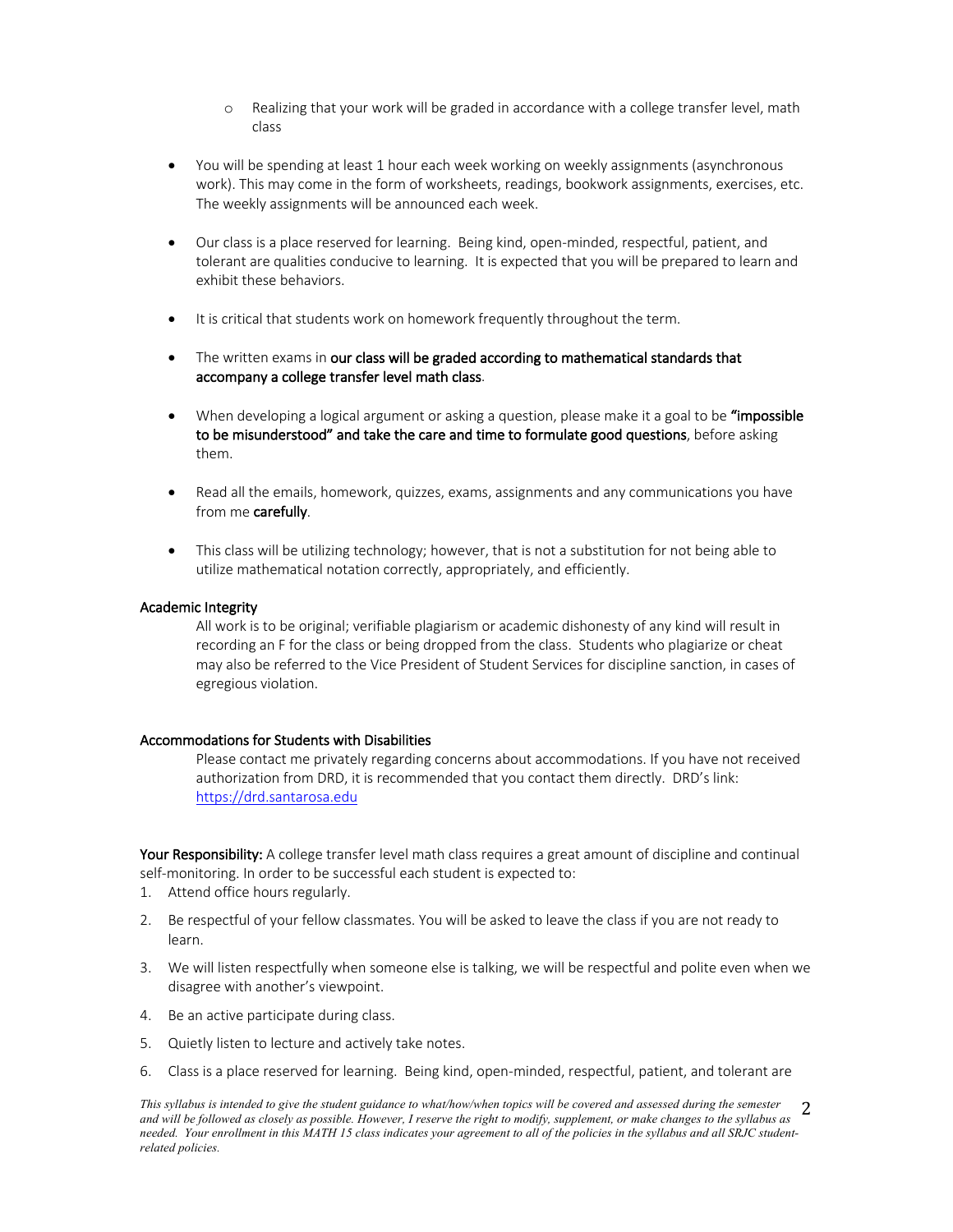qualities conducive to learning. It is expected that you are prepared to learn and exhibit these behaviors.

- 7. Read each section in the book before attempting the homework. You will be surprised how much you understand in class, and feels easier when you do this!
- 8. It is critical that students work on homework frequently during the semester. Students are expected to work on homework exercises out of the text.
- 9. This class will be utilizing technology; however, that is not a substitution for not being able to utilize mathematical notation correctly, appropriately, and efficiently.
- 10. The written exams in our class will be graded according to mathematical standards that accompany a college transfer level math class.
- 11. When developing a logical argument or asking a question, please make it a goal to be "impossible to be misunderstood" and take the care and time to formulate good questions, before asking them.
- 12. Read all the emails, homework, quizzes, exams, assignments and any communications you have from me carefully.
- 13. Know where to the Mathematics & Computer Lab, & office hours are and visit as often as you need or want.
- 14. Review previous sections. Continual studying is much more rewarding and less stressful than cramming.
- 15. Study early and study often!
- 16. Check your email regularly!
- 17. Be aware of the date of the quizzes, exams, assignments, and final.
- 18. Problems you got wrong or partial credit on from your exams and quizzes is your responsibility to understand why. Try to work the problem out at home first and if you are still struggling come talk to me if you have questions.
- 19. Be patience with yourself and keep at it. Persistence, and hard work leads to success. You may need to find your own mental fortitude.

## *Fortitude Definition:*

*strength of mind that enables a person to encounter danger or bear pain or adversity with courage, strength.*

- 20. Come talk to me for any reason! If you are having trouble, problems with something or cannot make class let me know as soon as you can. I am more willing to help you when you let me know early and have an open communication with me. I am less likely to accommodate circumstances when things arise at the last minute.
- 21. Students are required to have a text for our course. Our text is available nowadays in many different forms; e.g., as a traditional textbook, in electronic format, etc. You are welcome to choose the one that works best for you; you may have a preference or there may be cost savings with one format versus another.
- 22. I will be teaching the course with the 5th edition of our textbook. If you choose an earlier/different version, it is up to you to reconcile the differences between editions.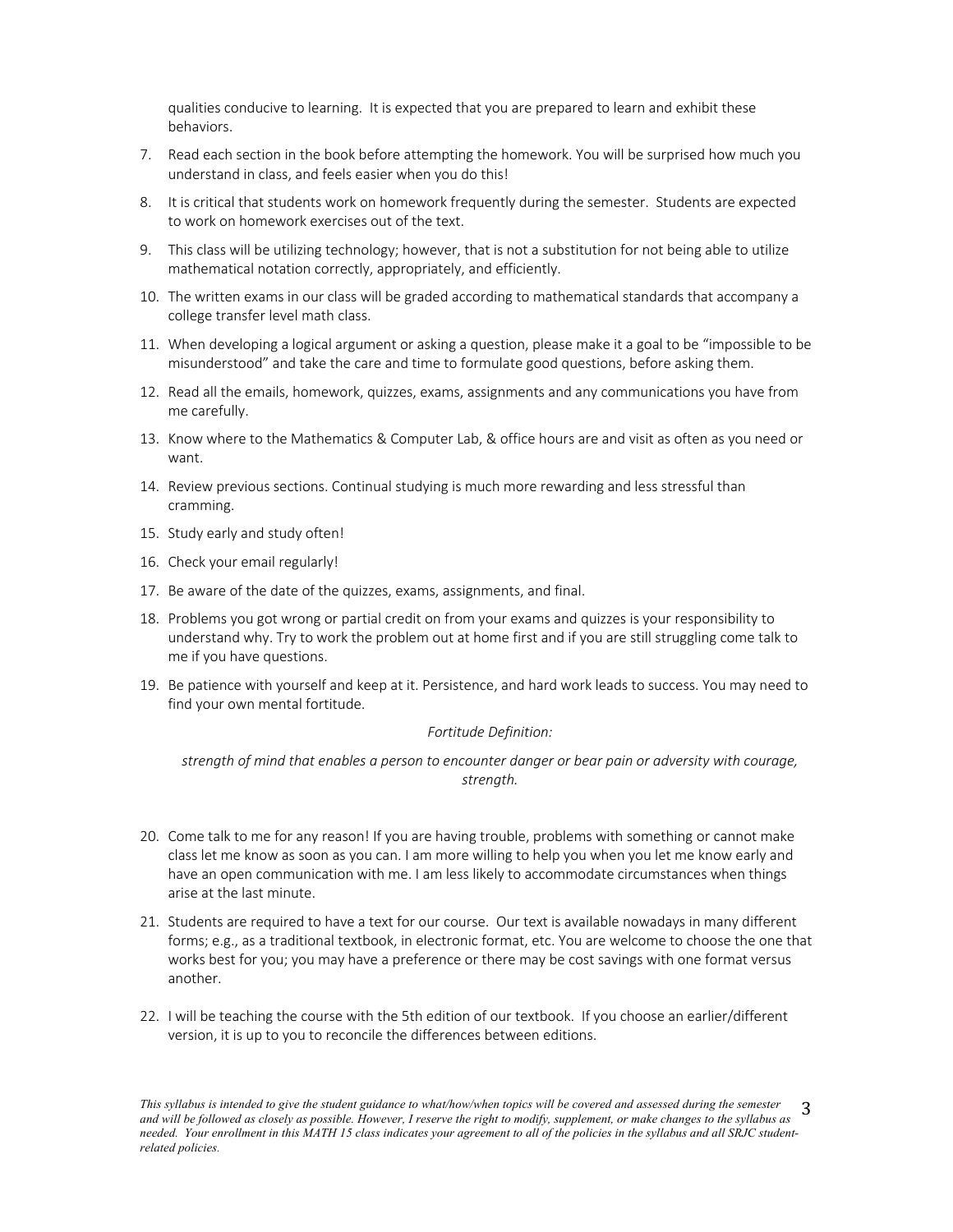23. Preparedness: AB705 eliminates the requirement of taking a prerequisite course, in our case Intermediate Algebra. However; students are responsible for this prerequisite material. You are responsible for knowing the concepts taught in Intermediate Algebra and Beginning Algebra. In order to be successful, you will need to spend extra time outside of class reviewing the prerequisite material you are missing, on top of the material related to this course.

Late Work: Quizzes, exams, assignments, and the final will NOT be taken late. NO EXCEPTIONS!

Attendance: Attending class regularly greatly increases the likelihood of success in the course; however, I believe that adult college students know this (or, are learning this), and will make their own choice regarding attendance. There are no points associated with attendance. I am required to follow College Policy regarding attendance: A student may be dropped from any course when that student's absences exceed ten percent (10% constitutes an "excessive" number of absences for this course) of the total hours of class time. Students who fail to attend the first day & week of class may be dropped from the course.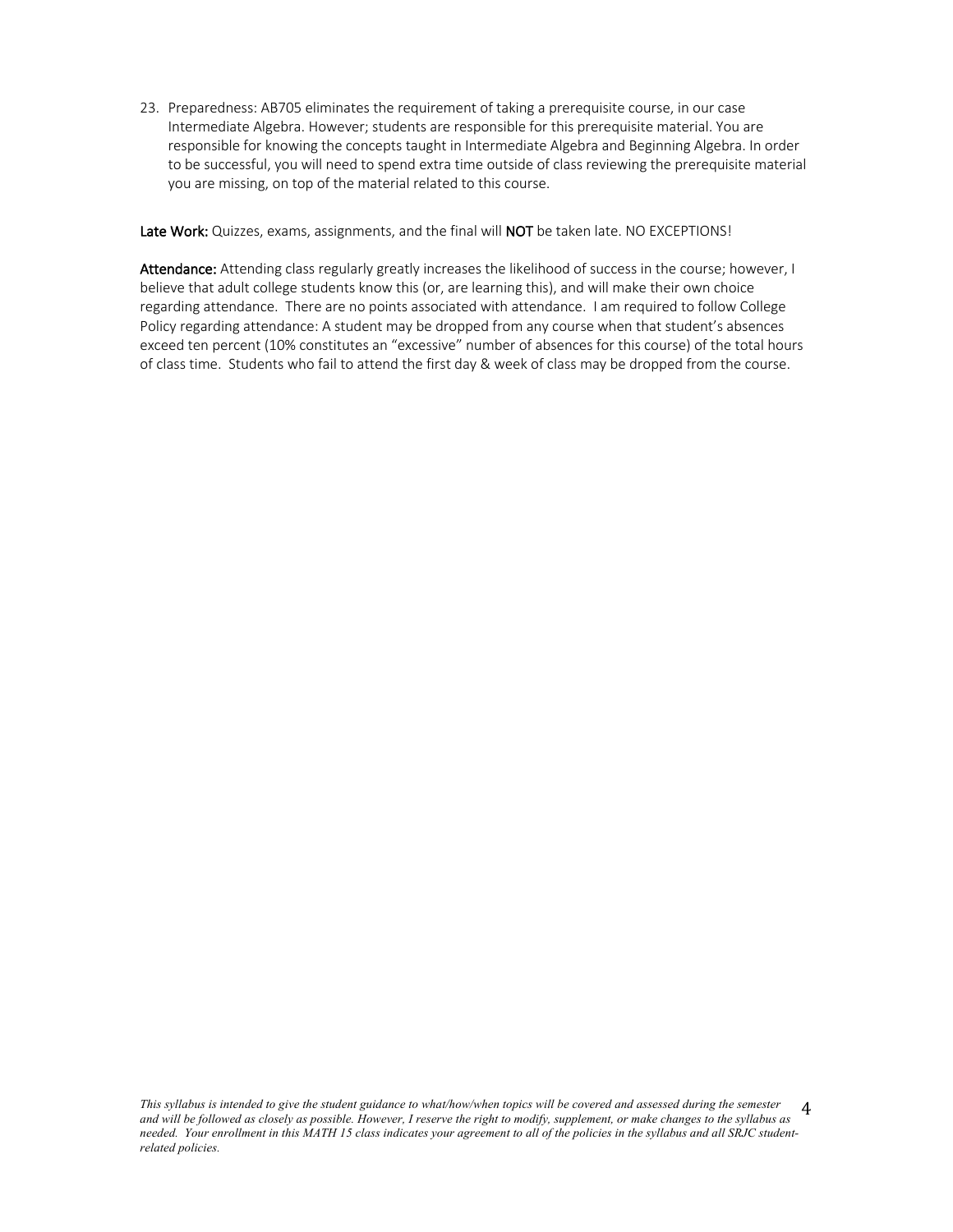# MATH 15 GRADE BREAKDOWN

| Activity<br>(NO LATE WORK ACCEPTED; ALLOWED RESOURCES WILL BE<br>DESCRIBED IN THE INSTRUCTIONS FOR EACH ACTIVITY) | Points<br>Possible | Your<br>Points | Your<br>Cumulative<br>Points | Cumulative<br><b>Points</b><br>Possible | Your<br>Cumulative<br>Percentage |
|-------------------------------------------------------------------------------------------------------------------|--------------------|----------------|------------------------------|-----------------------------------------|----------------------------------|
| Quiz #1 Monday, September 13th                                                                                    | 50                 |                |                              | 50                                      |                                  |
| Exam #1 Monday, September 27th                                                                                    | 100                |                |                              | 150                                     |                                  |
| Quiz #2 Monday, October 25th                                                                                      | 50                 |                |                              | 200                                     |                                  |
| Exam #2 Monday, November 8 <sup>th</sup>                                                                          | 100                |                |                              | 300                                     |                                  |
| Quiz #3 Monday, November 29th                                                                                     | 50                 |                |                              | 350                                     |                                  |
| Take out lowest Quiz Score                                                                                        | $-50$              |                |                              | 300                                     |                                  |
| <b>Weekly Assignments</b>                                                                                         | 150                |                |                              | 450                                     |                                  |
| Final Exam Wednesday, December $15^{th}$ 10:00 am - 12:45 pm                                                      | 150                |                |                              | 600                                     |                                  |

# Grading Policy

Letter grades will be assigned on a scale no stricter than the following:

| Letter Grade | Percentage |
|--------------|------------|
| д            | 90 to 100  |
| R            | 80 to 89   |
| $\subset$    | 70 to 79   |
| I١           | 60 to 69   |
|              | 0 to 59    |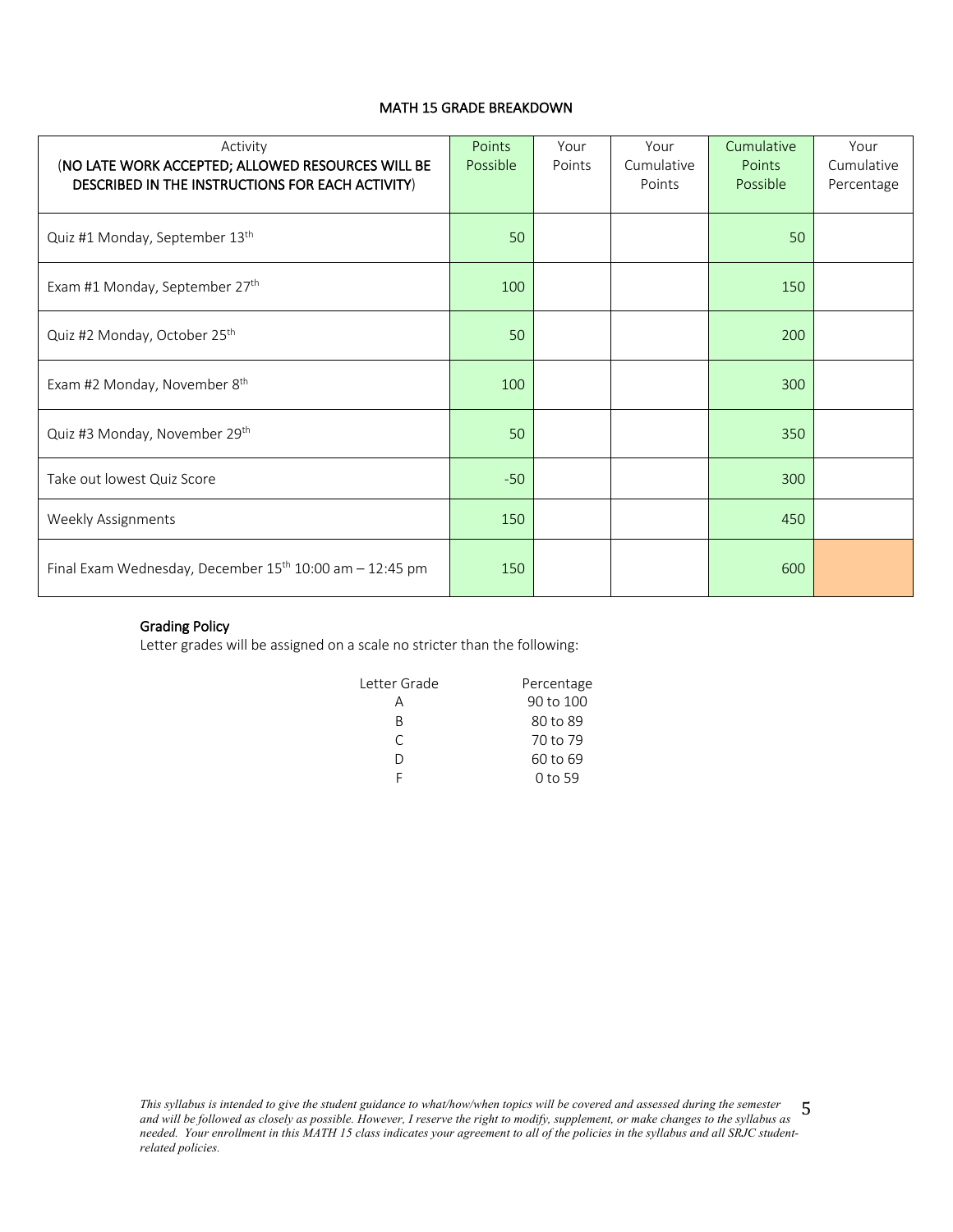# Activity Details

## Weekly Assignments (15 at 10 points each; 150 points total)

You will be spending at least 1 hour each week working on weekly assignments (asynchronous work). This may come in the form of worksheets, readings, bookwork assignments, exercises, etc. The weekly assignments will be announced each week.

# Homework Quizzes (Three at 50 points each; only two count toward your grade)

These quizzes will be held in class. You will only be allowed to use completed homework on this quiz. Only your top two quiz scores will be counted toward your grade. No quiz make-ups are available. Quizzes are usually returned, graded, no later than one week of the quiz date. Students are asked to review their graded quizzes and wait at least 48 hours to discuss questions and ask for further feedback on graded quizzes.

# Exams (Two at 100 points each)

These will be taken in our classroom on Monday of week 7 and week 13. You will be notified of the exam topics and the materials you can use on the exams prior to each exam. These exams may only be taken at a different time with advanced notice and must be taken prior to the original scheduled date. Exams are usually graded and returned no later than one week of the exam date. Students are asked to review their graded exams and wait at least 48 hours to discuss questions and ask for further feedback on graded exams.

# Final Exam (150 points)

Be prepared for a mostly cumulative final exam. It will be written to take about 2.75 hours and will be given at the College-designated time. You will be notified of the exam topics and the materials you can use on the final prior to the final. The final can only be taken at a different time with advanced notice and must be taken prior to the original scheduled date. Final exams are not returned to the students; however, you are welcome to come by during the following semester to review your final exam.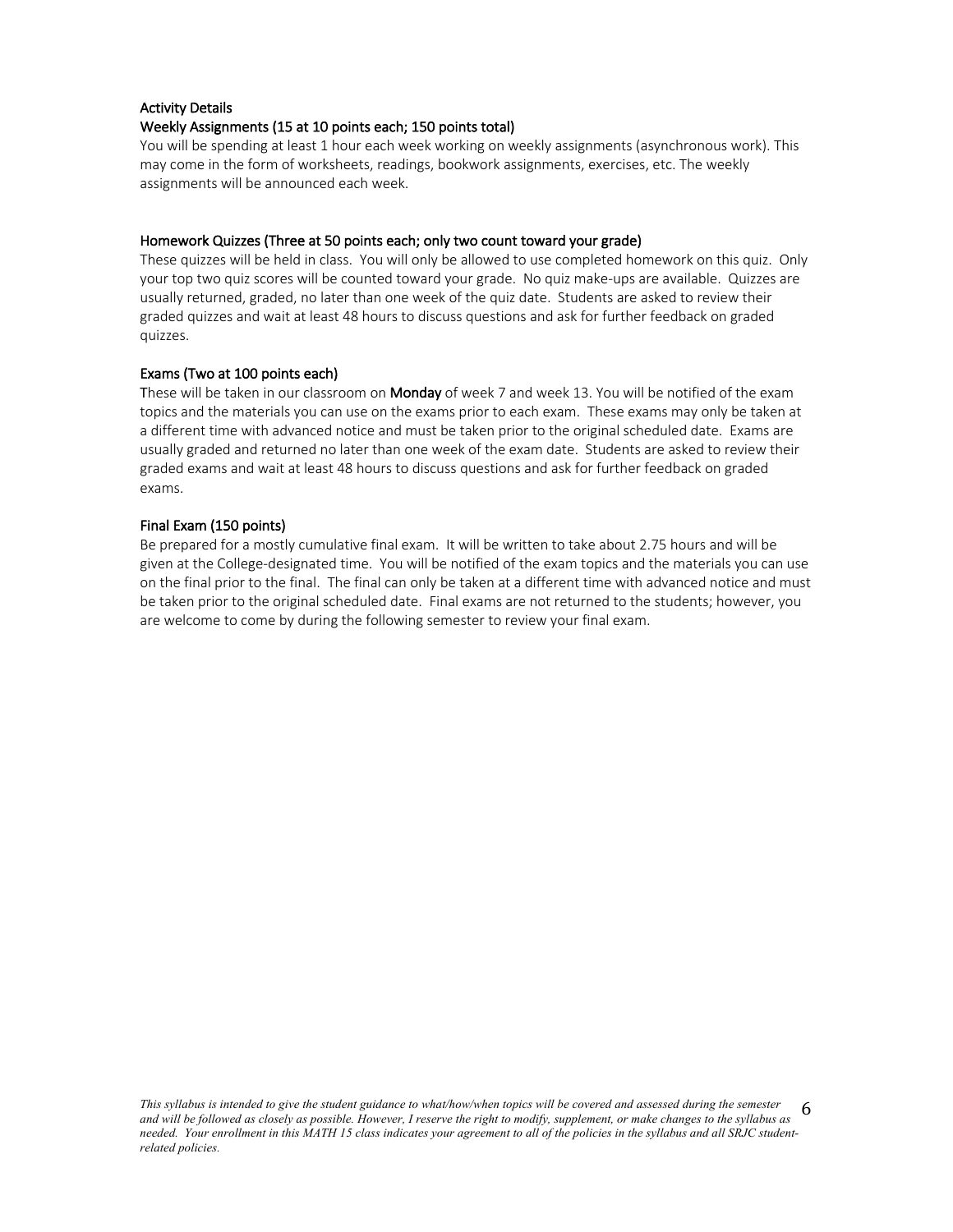## Tentative Schedule

(Note that the ideal schedule is just that—ideal. Our actual pace may cause us to run a little behind or ahead of the ideal schedule throughout the semester… hopefully we stay ahead more often than behind!)

| Week           | Date (Week   | Section Number and Title. Read these sections before they   |
|----------------|--------------|-------------------------------------------------------------|
| Number         | Beginning)   | are covered.                                                |
| 1              | August 16    | Read & work on your own:                                    |
|                |              | 1.1: Intro. To the Practice of Statistics                   |
|                |              | 1.2: Observational Studies vs. Designed                     |
|                |              | Experiments                                                 |
|                |              | 1.3: Simple Random Sampling                                 |
|                |              | 1.4: Other Effective Sampling Methods                       |
|                |              | 1.5: Bias in Sampling                                       |
|                |              | 1.6: The Design of Experiments                              |
|                |              | 2.1: Organizing Qualitative Data                            |
|                |              | 2.2: Organizing Quantitative Data                           |
| $\overline{2}$ | August 23    | 2.3: Additional Displays of Quantitative Data               |
|                |              | 3.1: Measures of Central Tendency                           |
|                |              | 3.2: Measures of Dispersion                                 |
| 3              | August 30    | 3.3: Measures of Central Tendency and Dispersion from       |
|                |              | Grouped Data                                                |
|                |              | 3.4: Measures of Positions and Outliers                     |
|                |              | 3.5: The Five-Number Summary and Boxplots                   |
| 4              | September 6  | Monday: Labor Day NO CLASS                                  |
|                |              | 4.1: Scatter Diagrams and Correlations                      |
| 5              | September 13 | Monday: Quiz #1                                             |
|                |              | 4.2: Least-Squares Regression                               |
|                |              | 5.1: Probability Rules                                      |
| 6              | September 20 | 5.2: The Addition Rule and Complements                      |
|                |              | 5.3: Independence and the Multiplication Rule               |
|                |              | Review                                                      |
| 7              | September 27 | Monday: Exam #1                                             |
|                |              | 5.4: Conditional Probability and the General Multiplication |
|                |              | Rule                                                        |
|                |              | 5.5: Counting Techniques                                    |
|                |              | *5.6 is a great section to study for more practice          |
| 8              | October 4    | 6.1: Discrete Random Variables                              |
|                |              | 6.2: The Binomial Probability Dist.                         |
|                |              | 7.1: Properties of the Normal Dist.                         |
| 9              | October 11   | 7.2: Applications of the Normal Dist.                       |
|                |              | 8.1: Dist. Of the Sample Mean                               |
| 10             | October 18   | 8.2: Dist. Of the Sample Proportion                         |
|                |              | 9.1: Estimating a Population Proportion                     |
|                |              | 9.2: Estimating a Population Mean                           |
| 11             | October 25   | Monday: Quiz #2                                             |
|                |              | 10.1: The Language of Hypothesis Testing                    |
| 12             | November 1   | 10.2: Hyp. Tests for a Pop. Proportion                      |
|                |              | Review                                                      |
| 13             | November 8   | Monday: Exam #2                                             |
|                |              | Wednesday: NO CLASS                                         |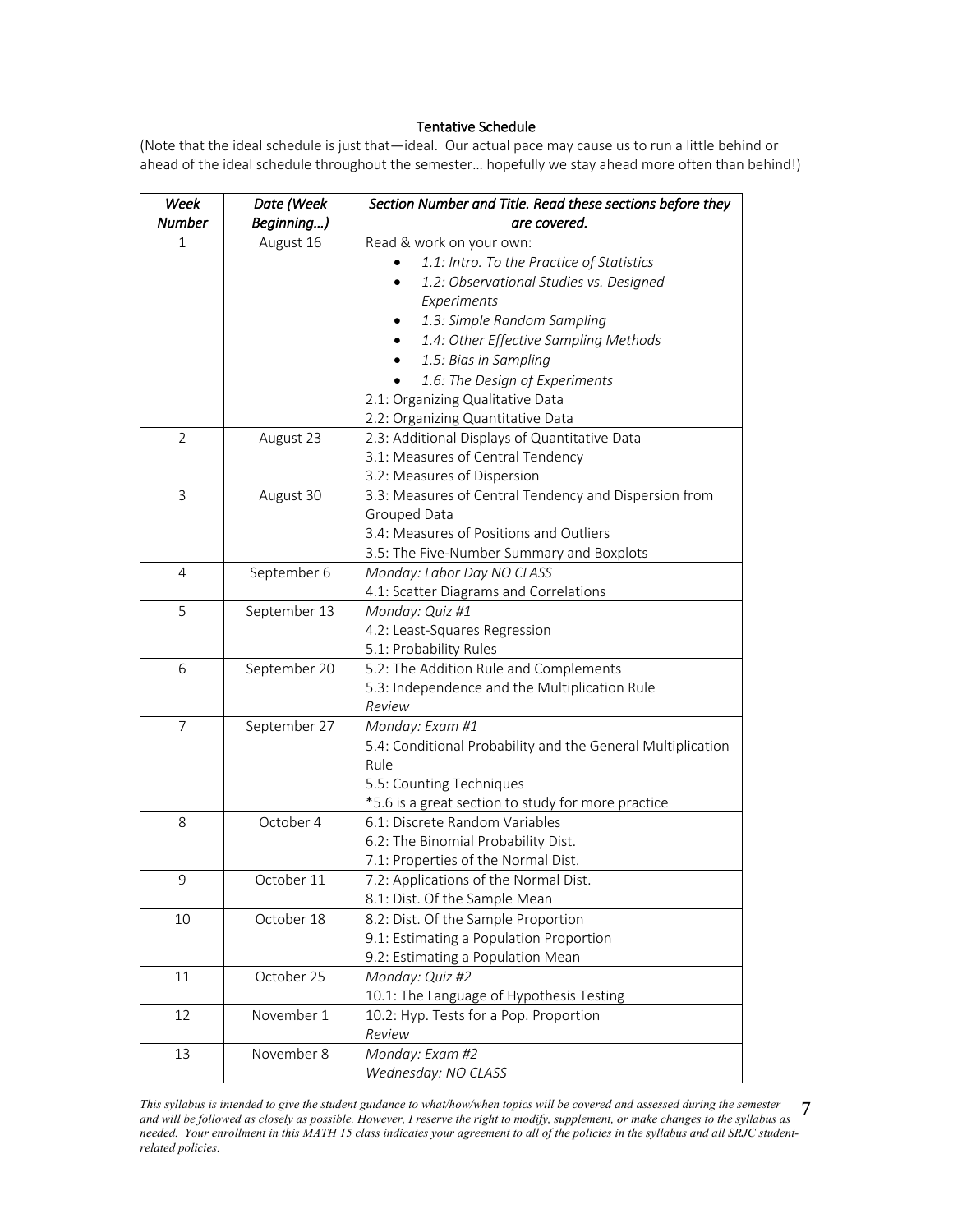| 14     | November 15 | 10.3: Hyp. Tests for a Pop. Mean                     |
|--------|-------------|------------------------------------------------------|
|        |             | 11.1: Inference about two Pop. Proportions           |
|        |             | 11.2: Inference about Two Means: Dependent Samples   |
| 15     | November 22 | 11.3: Inference about Two Means: Independent Samples |
|        |             | 12.1: Goodness-of-Fit Test                           |
|        |             | Thursday: NO CLASS                                   |
| 16     | November 29 | Monday: Quiz #3                                      |
|        |             | 12.2: Tests for Independence and the Homogeneity of  |
|        |             | Proportions                                          |
|        |             | 13.1: Comparing Three or More Means Review           |
| 17     | December 6  | Review                                               |
| Finals | December 13 | Final Exam Wednesday, December 15th 10:00 am - 12:45 |
|        |             | рm                                                   |